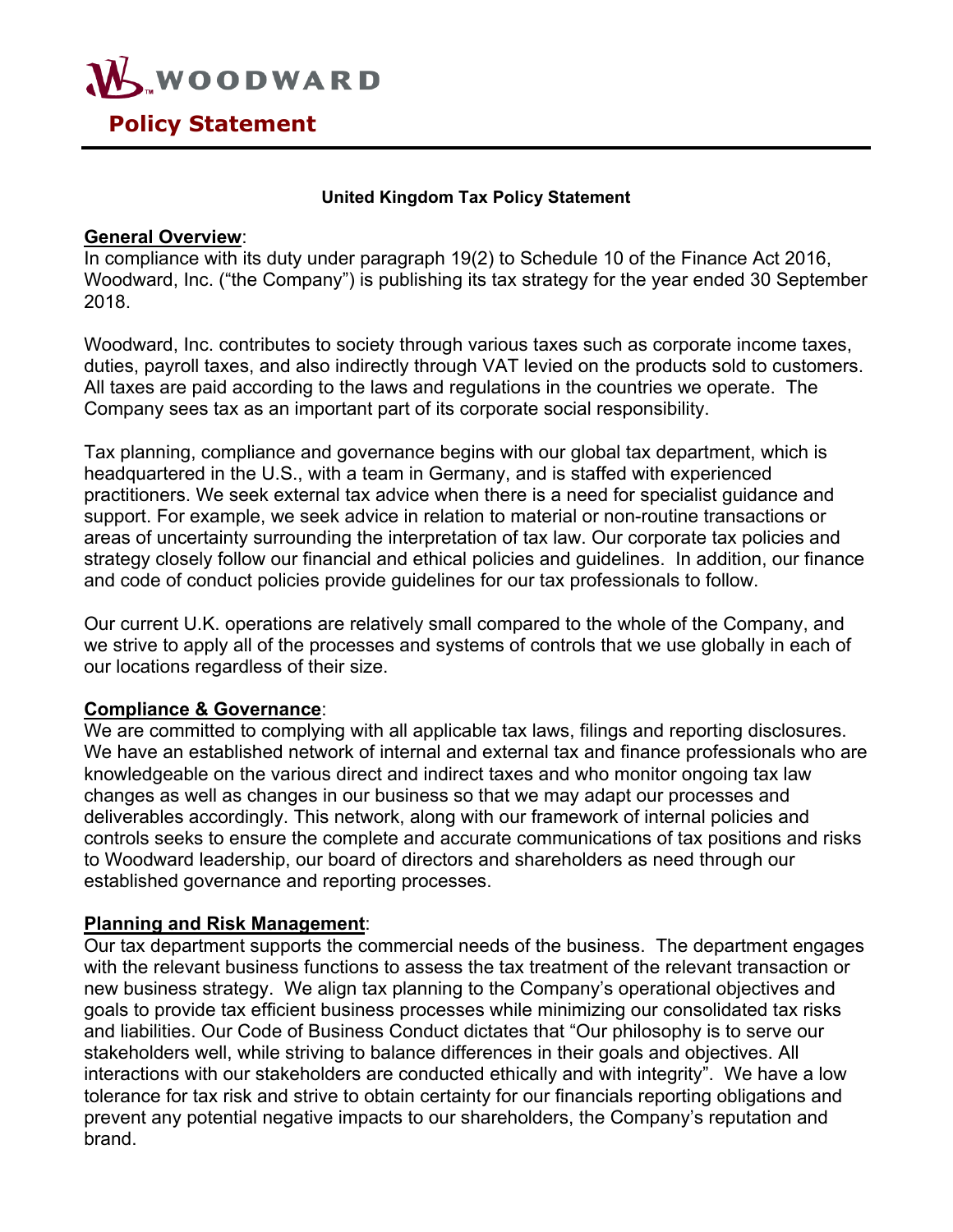

#### **Relationship with HMRC**:

The Company engages with tax authorities, including in the UK, Her Majesty's Revenue and Customs ("HMRC"), with honesty, integrity, respect and fairness and in a spirit of collaboration and co-operative compliance. The Company is prepared to litigate where there may be a disagreement on interpretation of law but will first seek to resolve any disputed matters through proactive and transparent discussion.

*This statement is published on behalf of Woodward, Inc. and its affiliated entities and is approved by its board. The publication of this statement is regarded as satisfying the statutory obligation under Paragraph 16(2) and 25, Schedule 19, Finance Act 2016.*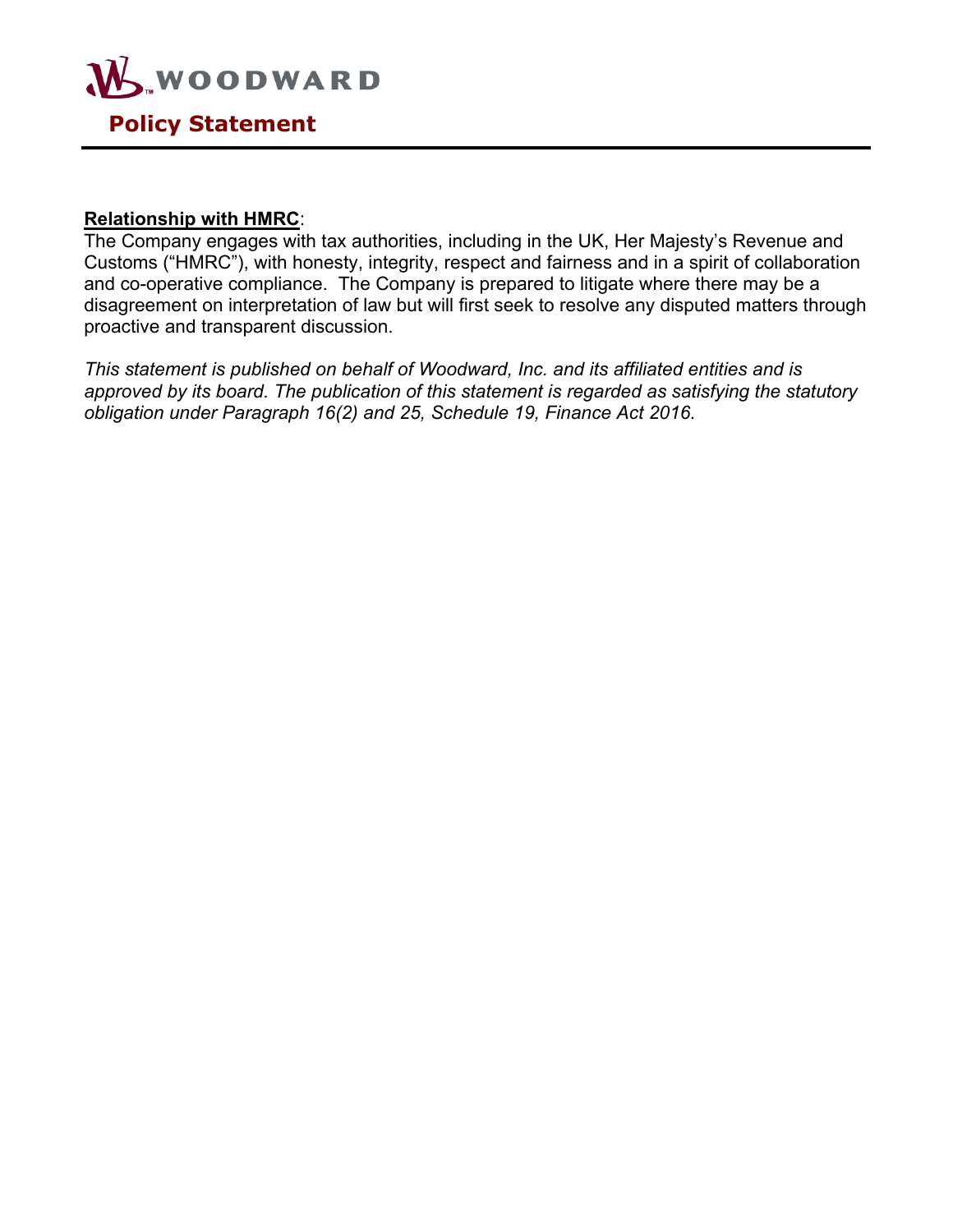

| <b>Covered in the</b><br><b>Disclosure</b> | Requirement                                                                                                                                                                                                                                                                                                                    |
|--------------------------------------------|--------------------------------------------------------------------------------------------------------------------------------------------------------------------------------------------------------------------------------------------------------------------------------------------------------------------------------|
|                                            | What must be in your strategy                                                                                                                                                                                                                                                                                                  |
|                                            | Your tax strategy should be approved by your Board of Directors, be in<br>line with the overall strategy and operation of your business and<br>include:                                                                                                                                                                        |
| ☑                                          | details of the paragraph of the legislation it complies with<br>the financial year the strategy relates to<br>how your business manages UK tax risks<br>$\bullet$                                                                                                                                                              |
|                                            | your business's attitude to tax planning<br>the level of risk your business is prepared to accept for UK<br>taxation                                                                                                                                                                                                           |
|                                            | how your business works with HMRC<br>any other relevant information relating to taxation                                                                                                                                                                                                                                       |
|                                            | It does not need to include the amounts of taxes and duties paid as part<br>of your tax strategy, or information that might be commercially<br>sensitive.                                                                                                                                                                      |
|                                            | How your business manages UK tax risks                                                                                                                                                                                                                                                                                         |
|                                            | Include all information that demonstrates your business's approach to<br>risk management and governance. This may include, but is not limited<br>to:                                                                                                                                                                           |
| ☑                                          | how your business identifies and reduces inherent tax risk due<br>to the size, complexity and extent of change in your business<br>the governance framework you use to manage tax risk<br>the levels of oversight and involvement of the Board of<br>Directors<br>a high level description of any key roles, responsibilities, |
|                                            | systems and controls in place to manage tax risk                                                                                                                                                                                                                                                                               |
| ☑                                          | Your business's attitude to tax planning                                                                                                                                                                                                                                                                                       |
|                                            | Outline your business's attitude towards tax planning and give details<br>relating to UK taxation. Also include all information regarding the<br>approach your business has towards to tax planning, including:                                                                                                                |
|                                            | details of any code of conduct your business has for tax<br>planning                                                                                                                                                                                                                                                           |